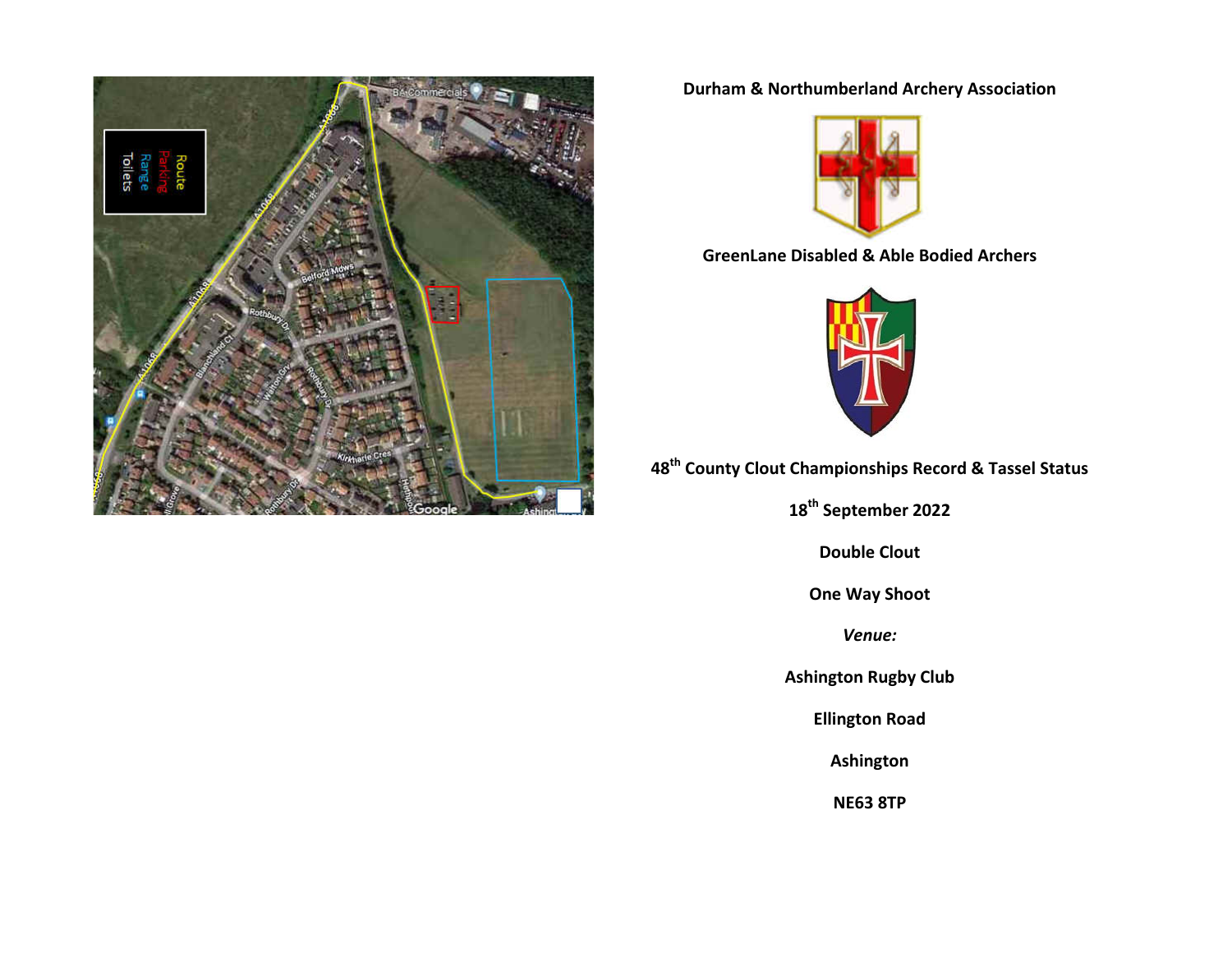### **Closing Date For Entries** 9<sup>th</sup> September 2022

#### **Officials;**

Lord/Lady Paramount To Be Announced Judges Sharon Tideswell, George McMillan, Dave Crow, Lynn Nicholson and David Potts,(Candidate judge).

| Date                | 18 <sup>th</sup> September 2022                 |                              |           |
|---------------------|-------------------------------------------------|------------------------------|-----------|
| <b>Sighters</b>     | $11:00$ am.                                     |                              |           |
| <b>Shooting</b>     | Commences 11:15 am                              |                              |           |
| <b>Rules</b>        | AGB rules of shooting and dress code 307 apply. |                              |           |
| Distances;          |                                                 |                              |           |
| Ladies              | 140 yards                                       | Gents                        | 180 yards |
| Junior Ladies (U18) | 120 yards                                       | Junior Gents (U18) 140 yards |           |
| Junior Ladies (U16) | 100 yards                                       | Junior Gents (U16) 120 yards |           |
| Junior Ladies (U14) | 80 yards                                        | Junior Gents (U14) 100 yards |           |
|                     |                                                 | Junior Gents (U12)           | 80 vards  |

### **Closing Date: 9th September 2022.**

**Tournament Organiser:** Trev Cameron-Brown, 3 Longleat Gardens, Pegswood, NE61 6TQ. Cheques should be made payable to Greenlane Archers. **Please enclose SAE if results are required.**

**Entry Fee:**Ladies & Gentlemen £6:00 Juniors £3:00. Please make cheques payable to Greenlane Archers. Unfortunately there will be no refunds for no-show.

#### **or**

Email entry form t[o tcb-01@hotmail.co.uk](mailto:tcb-01@hotmail.co.uk) and payment by bank transfer stating name(s) of entrant(s), bank details will then be sent on receipt of entry.

**Liability** Ashington Rugby Club, DNAA & Greenlane Archers, their servants or agents cannot accept responsibility for any loss or damage to vehicles, equipment and property or for personal injury howsoever caused.

**Photography** In accordance with GNAS/AGB Child & Vulnerable Adult Protection policy anyone wishing to use camera or video equipment please notify the organizer before the event and sign the registration form available on the day.

#### **Awards**

Visitors (i.e. non DNAA members), awards will be made subject to the criteria below. Compound awards are irrespective of class; Separate awards for Juniors, Ladies & Gents based on overall highest scores achieved at different distances.

#### **DNAA Championship**

| Lady Champion                                         | Sports Council Trophy & medal                        |  |
|-------------------------------------------------------|------------------------------------------------------|--|
| Gentlemen Champion                                    | Sports Council Trophy & medal                        |  |
| Junior Boy Champion                                   | Airdale Trophy & Medal                               |  |
| Junior Girl Champion                                  | Trophy & Medal                                       |  |
| Champion Recurve Team                                 | T.E Dakers Memorial Salver & Medals                  |  |
| <b>Gents Compound Team</b>                            | Shield                                               |  |
| Ladies Compound Team                                  | Shield                                               |  |
| Longbow Champion                                      | Shield                                               |  |
| Most Clouts DNAA Lady                                 | Crook Trophy                                         |  |
| Most Clouts DNAA Gent                                 | Crook Trophy                                         |  |
|                                                       | Most 3's (any DNAA Archer-Harry Hope Memorial Trophy |  |
| <b>Other Placing</b> awarded as entry criteria below; |                                                      |  |

1 to 3 entrants 1 award 4 to 6 entrants 2 awards 7 to 16 entrants 3 awards Over 16 entrants 4 awards

**The Recurve Team** consists of the 4 top scores (Ladies, Gents, Juniors) from any DNAA club. Juniors are only eligible if they shoot their longest distance i.e. Junior ladies 120 Yards, Junior Gents 140 yards.